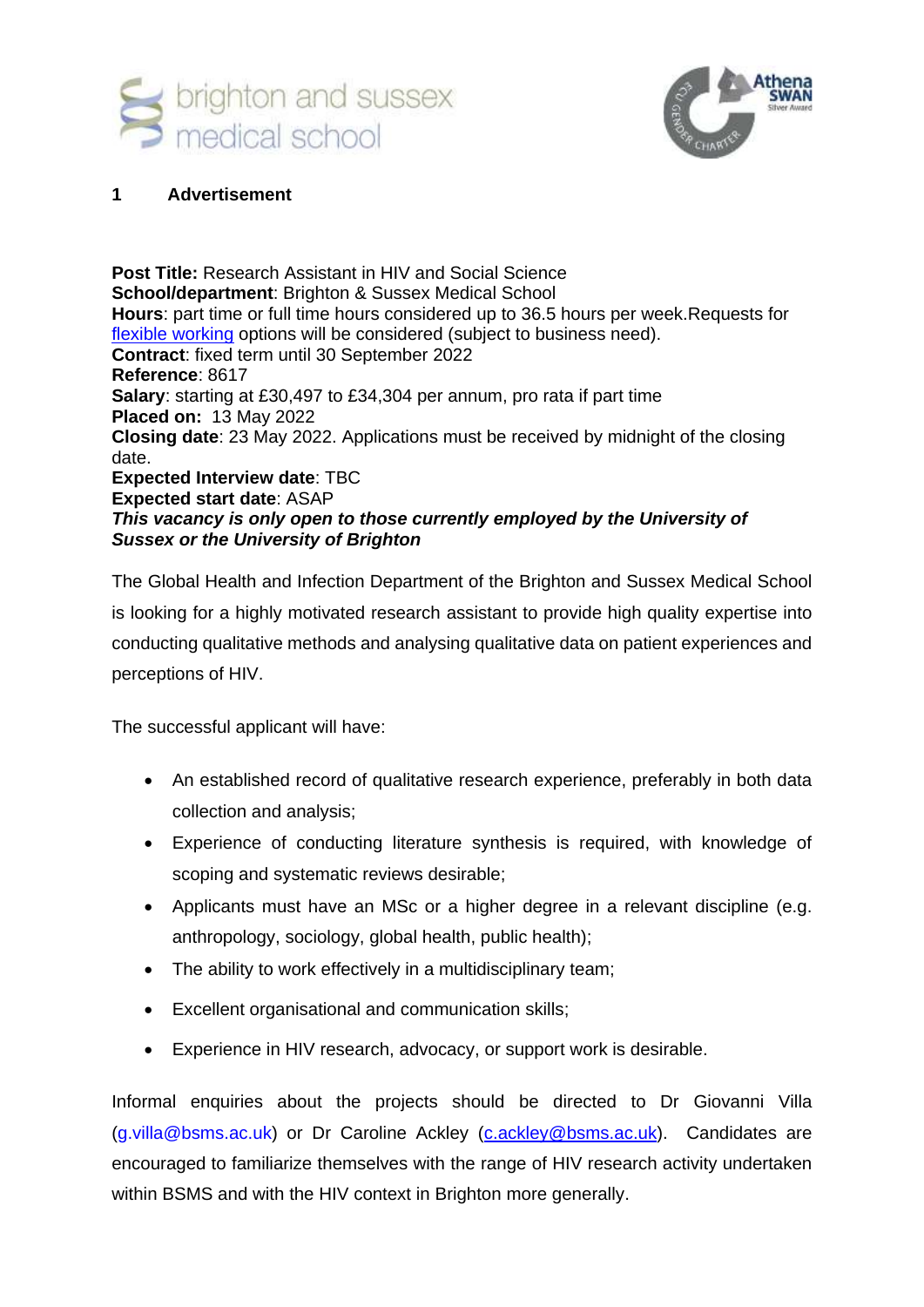Please note that this position may be subject to [ATAS clearance](https://www.gov.uk/guidance/academic-technology-approval-scheme) if you require visa sponsorship.

## **For full details and how to apply see:**

| www.sussex.ac.uk/jobs | www.brighton.ac.uk/jobs | www.bsms.ac.uk |
|-----------------------|-------------------------|----------------|
|                       |                         |                |

*The University of Sussex values the diversity of its staff and students and we welcome applicants from all backgrounds.*

### **HIV Clinical Research Group**

Brighton has a high HIV sero-prevalence (13.7% in men who have sex with men) and has one of the largest cohorts of HIV positive individuals in the UK with over 2350 patients currently under follow up. Outpatient services are located at the Lawson Unit. There are strong links with neighboring clinics via the Sussex HIV Network, including those in Hastings, Eastbourne, Crawley, Worthing and Chichester. The department has a large clinical research unit based in the Elton John Centre in Sussex House on the RSCH site. The Unit is nationally and internationally recognized for its contribution to HIV research and participates in a large number of HIV studies, both commercially sponsored and funded by external bodies supporting both local and collaborative studies, PhD students from both GUM/HIV and other disciplines which overlap, and other clinical academic posts. The unit strives to collaborate further and proactively engage a Sussex research network. More information about the work in HIV and Sexual Health can be found here: [https://www.bsms.ac.uk/research/global-health-and-infection/research-areas/hiv-and](https://www.bsms.ac.uk/research/global-health-and-infection/research-areas/hiv-and-sexual-health.aspx)[sexual-health.aspx](https://www.bsms.ac.uk/research/global-health-and-infection/research-areas/hiv-and-sexual-health.aspx)

## **The Global Health and Infection Department**

The department works in close partnership with our parent universities (the Universities of Brighton and Sussex) to develop novel opportunities for research in order to help improve health and health equity globally.

We collaborate with the [Centre for Global Health Policy](http://www.sussex.ac.uk/globalhealthpolicy/) at the University of Sussex and with the prestigious *Institute of Development Studies* (IDS). Sussex, with IDS, was recently ranked the top University in Europe for Development Studies by the QS University World Rankings, second only to Harvard globally. Opportunities to collaborate with colleagues at these institutions are facilitated through a Global Health Network that meets regularly and organises a seminar series and an annual conference.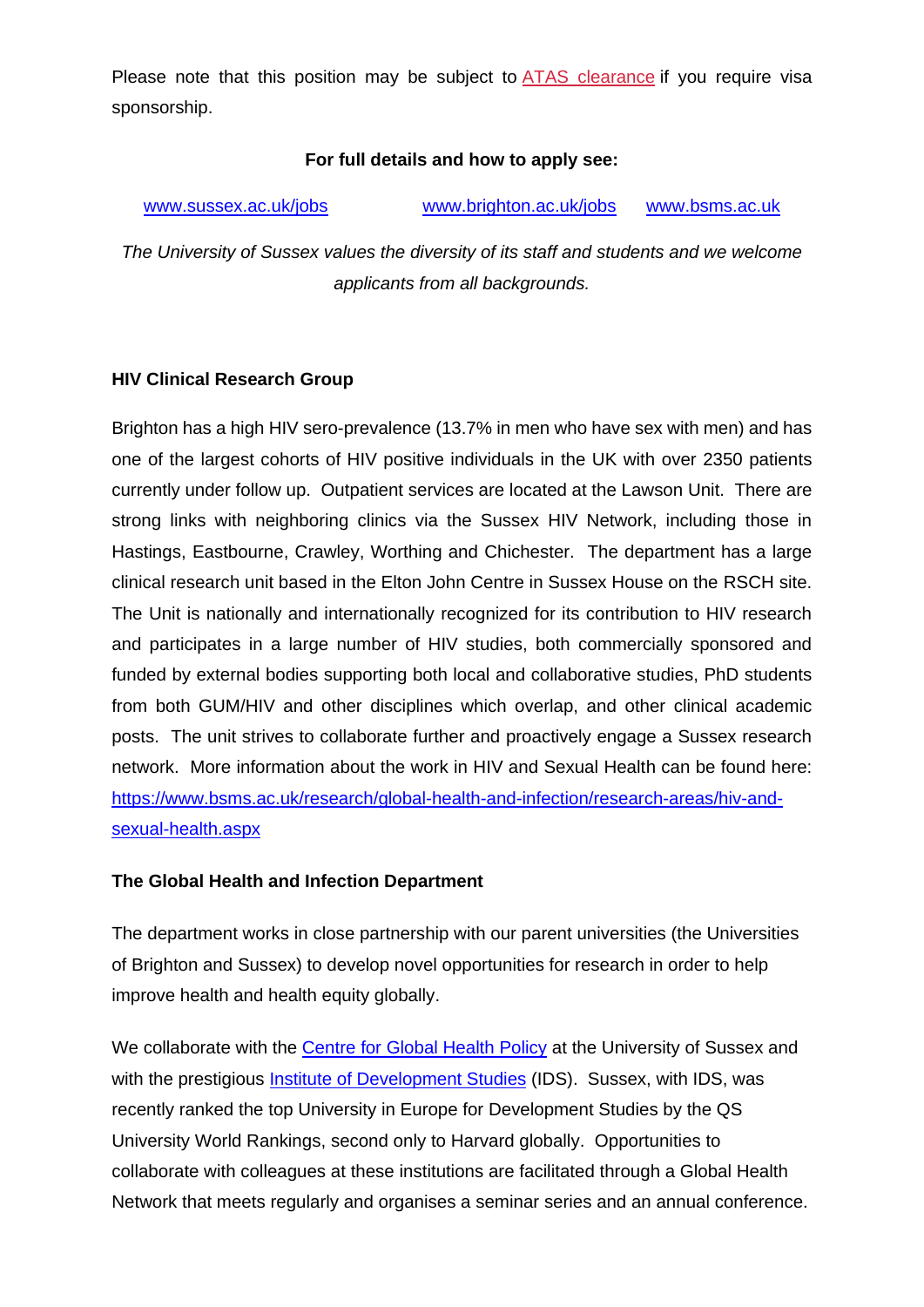We also work in partnership with community organisations, universities and nongovernmental organisations based locally and internationally. As part of the Brighton and Sussex Centre for Global Health Research we have research partnerships with academic institutions in seven countries. We are responsive to the needs identified by our partners and strive to grow alongside our partners' in our capacity for research and research management.

## **The School / Division - Brighton and Sussex Medical School and partners**

**Brighton and Sussex Medical School** is an equal partnership between the Universities of Sussex and Brighton together with NHS organisations throughout the South East region. Find out more at: bsms.ac.uk/about

The Global Health and Infection (GHI) Department at BSMS (which is host department to BSMS TRaDiP project investigators) is looking for a UK-based Health Economist to support existing research projects. These include collaboration with University of Surrey on the evaluation of independent prescribing by therapeutic radiographers and supplementary prescribing by dietitians (TRaDiP project). The project will involve a modelbased assessment of the cost-effectiveness of implementing the independent and supplementary prescribing. All necessary training will be provided to PDRA to ensure successful delivery of economic evaluation. For more information about the project see: https://www.surrey.ac.uk/tradip

Global Health is a cross-cutting theme at BSMS which has been highlighted as a key strength for development in our strategic plan. We work in close partnership with our parent universities (Brighton and Sussex) to develop novel opportunities for teaching and research, a good example of which is the MSc in Global Health. Important Global Health issues permeate the undergraduate curriculum and students get plenty of opportunity to develop their interest through student selected components, individual research projects and the clinical elective.

BSMS has a vibrant Global Health research programme with academic links around the world. Taking a multidisciplinary approach, we work on important health problems including neglected tropical diseases, tuberculosis and non-communicable diseases in low-income settings. The department of Global Health and Infection hosts a NIHR Global Health Research Unit, allowing us to expand our research profile and in turn our contribution towards improving the health of disadvantaged groups around the world, working particularly in partnership with colleagues in sub-Saharan African countries. Global Health research activities extend across the School into wide-ranging disciplines including Biomedical Ethics, Psychiatry and Public Health. Opportunities to collaborate with colleagues from other Schools at both Brighton and Sussex Universities and at the Institute of Development Studies (IDS) are facilitated through a Global Health Network that meets regularly. We also work in partnership with community organisation and nongovernmental organisation working in global health, many of which are based locally.

**The University of Sussex** is a leading research-intensive university near Brighton, currently ranked top 20 in all major league tables. Find out more: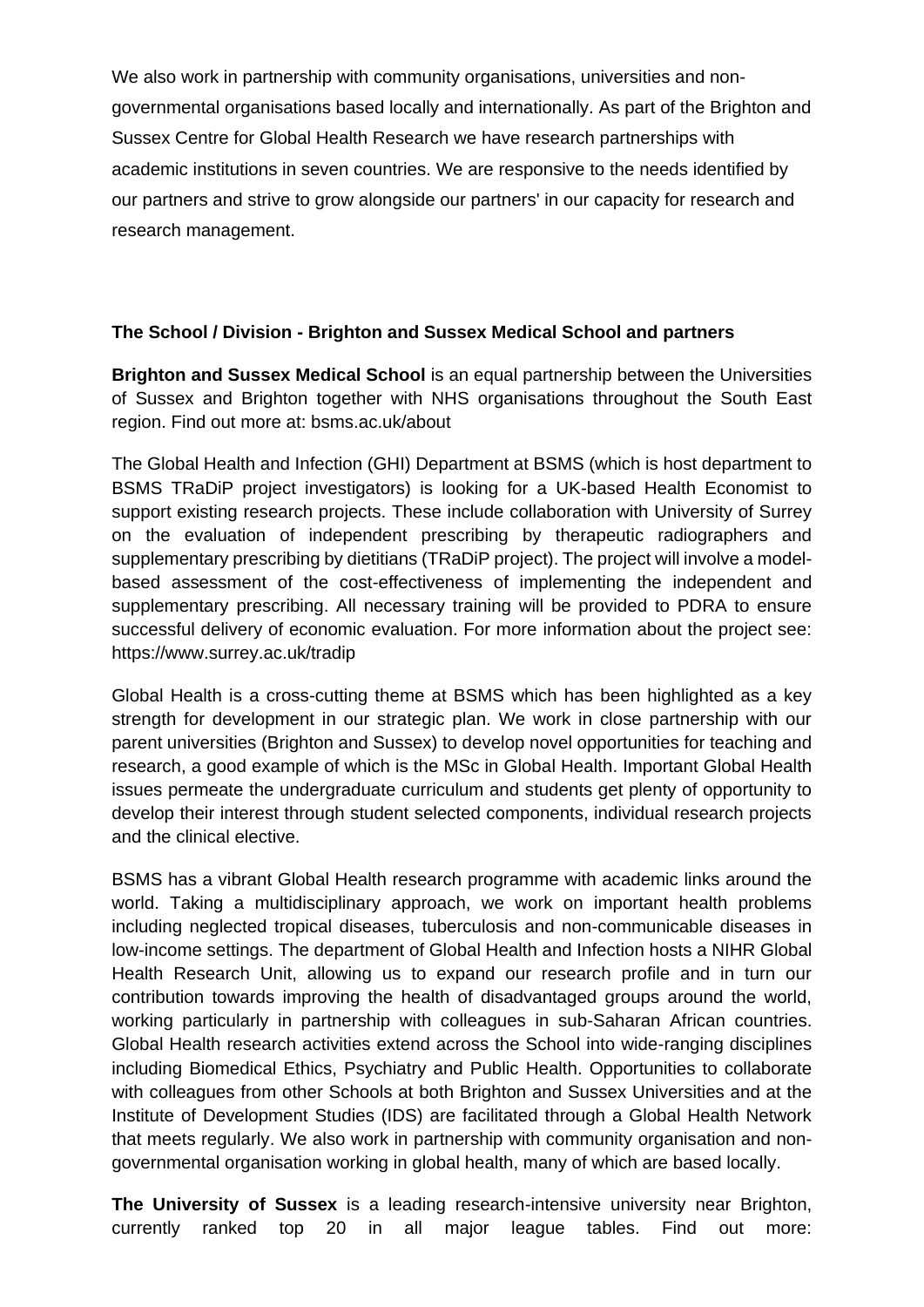#### <http://www.sussex.ac.uk/about/>

**The University of Brighton** is a complex and diverse institution with a long and distinguished history of applied research. Find out more: [www.brighton.ac.uk/about-us/](http://www.brighton.ac.uk/about-us/)

**Brighton and Sussex University Hospitals Trust** is the regional teaching hospital working across two sites: the Royal Sussex County Hospital in Brighton and the Princess Royal Hospital in Haywards Heath. Find out more: [www.bsuh.nhs.uk/about-us /](http://www.bsuh.nhs.uk/about-us%20/)

**Sussex Partnership NHS Foundation Trust** specialises in working with people who are experiencing mental health difficulties and those with learning disabilities, across Sussex, Kent and Hampshire. Find out more: sussexpartnership.nhs.uk/about-us





| <b>Job Title:</b>      | Research Associate in HIV and Social Science                                                   |
|------------------------|------------------------------------------------------------------------------------------------|
| Grade:                 | Research Assistant I, Grade 6                                                                  |
| School:                | <b>Brighton and Sussex Medical School</b>                                                      |
| Location:              | University of Sussex campus                                                                    |
| <b>Responsible to:</b> | Principal and Co-Investigator through to Head of School                                        |
| <b>Direct reports:</b> | Dr Giovanni Villa, Clinical Research Fellow in Medicine and                                    |
|                        | Infectious Diseases and Dr Caroline Ackley, Research Fellow in<br><b>Medical Anthropology</b>  |
| Key contacts:          | Members of research group, members of faculty within the<br>Department, School and University. |

#### **Role description/purpose of the post:**

Research Assistant is an early career-grade research position. Post-holders will be expected to contribute to the work of the research team, and also to develop their research skills with support from more experienced members of staff. Specifically, the post-holder will work on a qualitative research study that examines patient experiences and perceptions of two and three drug treatment regimens in Brighton and Hove.

The work is funded by ViiV Healthcare and will be undertaken within BSMS and Brighton and Sussex University Hospital (BSUH) under the direction of Dr Giovanni Villa (Clinical Research Fellow in Medicine and Infectious Diseases) and Dr Caroline Ackley (Research Fellow in Medical Anthropology).

#### **PRINCIPAL ACCONTABILITIES:**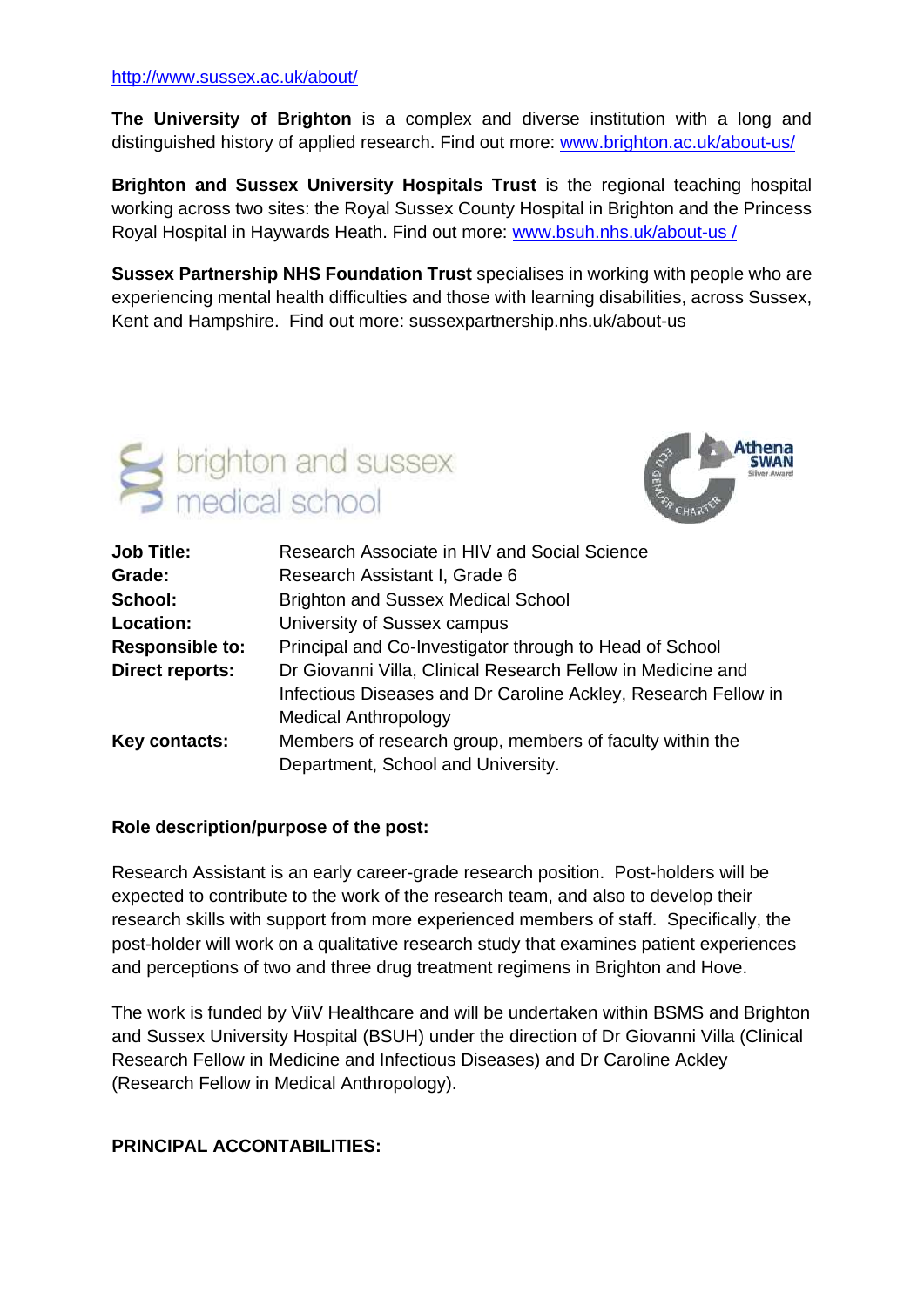- 1. To contribute to the research activity on patient experiences and perceptions of HIV treatment from study set up, recruitment, data collection and management through to analysis.
- 2. Collaborate with key stakeholders, including the research team in: development and sharing of study materials; delivery of research to deadlines; and dissemination of findings.
- 3. Undertake any other reasonable duties that may be requested by the study leads or head of division, as consistent with grade.

# **KEY RESPONSIBILITIES**

## **1. Research, Scholarship & Enterprise**

- 1.1 Conduct the research project individually and in collaboration with others.
- 1.2 Analyse and interpret research findings and draw conclusions on the outcomes.
- 1.3 Contribute to the writing of reports and other dissemination activities.
- 1.4 Contribute to the preparation of proposals and applications to external bodies, for example for funding purposes.
- 1.5 Build internal contacts and participate in internal networks and relevant external networks in order to form relationships and collaborations.
- 1.6 Continually update knowledge and understanding in field or specialism, and engage in continuous professional development.

## **2. Teaching & Student Support**

2.1 Assist in the supervision of student projects and provide guidance to those assisting in the research.

# **3. Contribution to School & University**

- 3.1 Attend and contribute to relevant School and project meetings.
- 3.2 Undertake additional duties, as required by the Chief Investigator and/or Head of School.

## **4. Role-specific duties**

The post provides an outstanding opportunity for a researcher in the field of social sciences/anthropology to undertake research in the area of HIV and patients' reported outcomes of treatment. The post-holder will join a rich research environment within The Brighton and Sussex Centre for Global Health, The HIV clinical Research Unit, Elton John Centre located at the Royal Sussex County Hospital and the Sussex Beacon. They will be located at the Medical Research Building of Brighton and Sussex Medical School, University of Sussex Campus at Falmer.

The successful applicant will be expected to have an emerging record of qualitative research, and experience of qualitative research methods including interview skills and methods of analysis applicable to qualitative research. Applicants must have as a minimum a MSc in a relevant discipline. Relevant research experience, demonstrated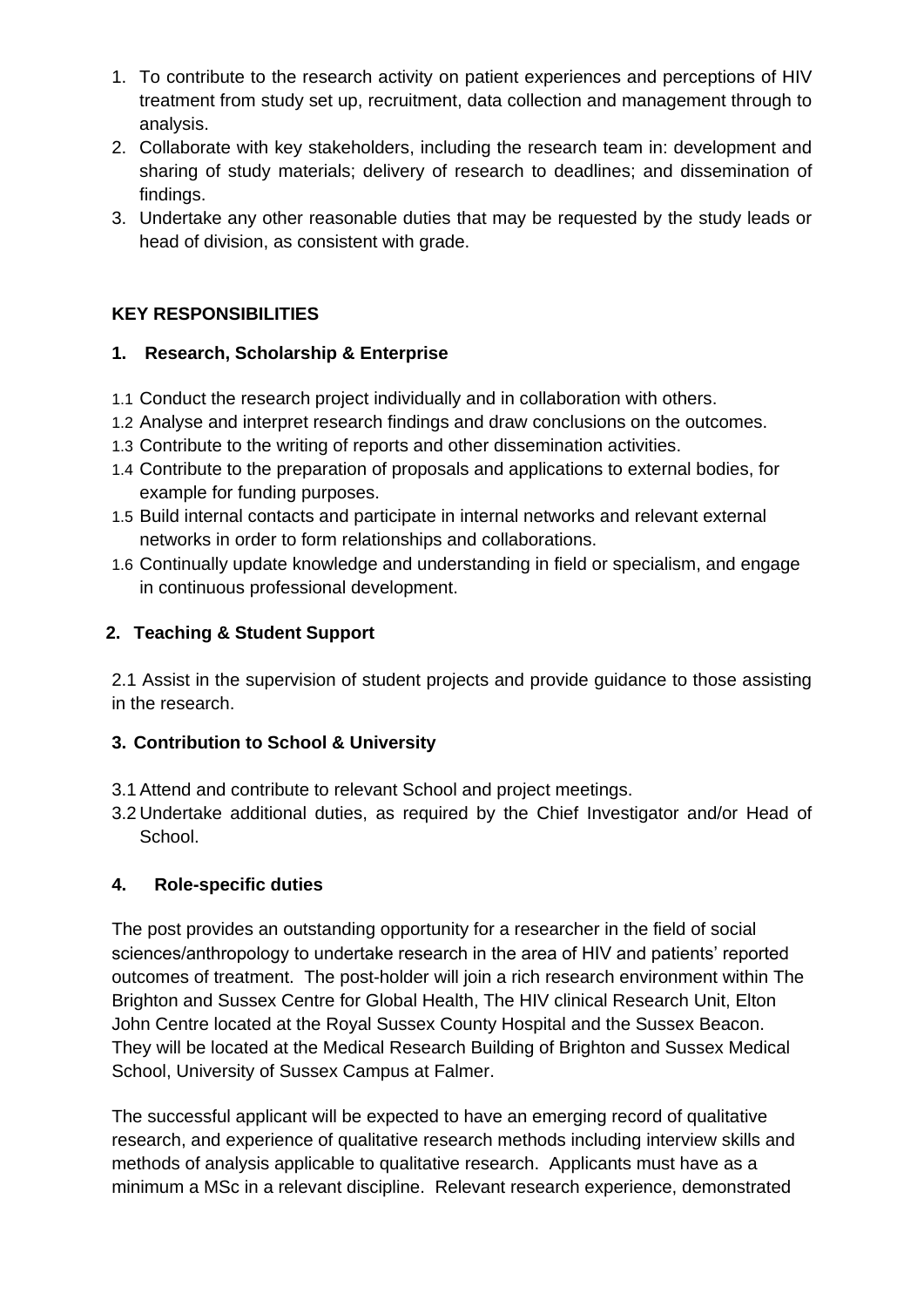by participation in research projects, specifically in HIV, health services research, or a related field is desirable.

The main priorities for the appointment are:

# **Research**

The applicant will undertake research relevant to the specified goals of the research project

- 1. Recruitment of participants, data acquisition via interviews and focus group discussions, data analysis, writing, presentation and publication of findings.
- 2. Collaborate with other clinical, health services and researchers within the Medical School and relevant NHS trusts (Sussex Partnership NHS Foundation Trust and Brighton and Sussex University Hospital Trust and the Sussex Beacon). The postholder should be able to work closely and co-operatively with other researchers and clinicians, involving them as appropriate in the research project.
- 3. To initiate and assist technically in the running and overseeing of a specific research study within The Brighton and Sussex Centre for Global Health.

In addition to undertaking qualitative research on reported treatment outcomes in people living with HIV, the research associate will be expected to assist with aspects of research administration including application for ethical approval and ensuring compliance with data protection legislation. This will involve the ability to act as an independent agent in setting up appointments and telephone calls and in the general coordination of arrangements for research subjects and patients/carers involved in the study.

# **General**

Ensure the highest standard of record keeping, maintaining accurate and appropriate research patient records, including strict confidentiality.

Attend departmental and other meetings as appropriate.

As duties and responsibilities change, the job description may be reviewed and amended in consultation with the post-holder.

The postholder will carry out any other duties as are within the scope, spirit and purpose of the job as requested by the line managers (Dr Giovanni Villa and Dr Caroline Ackley). The postholder will actively follow BSMS policies of the Universities of Sussex and Brighton, including Equal Opportunities policies

This Job Description sets out current duties of the post that may vary from time to time without changing the general character of the post or level of responsibility entailed.

# **INDICATIVE PERFORMANCE CRITERIA**

- Pursuing a line of independent research within a research group;
- Publishing research;
- Initiating, developing or participating in links between the University and external bodies such as business and industry, the professions, community organisations and policy-makers;